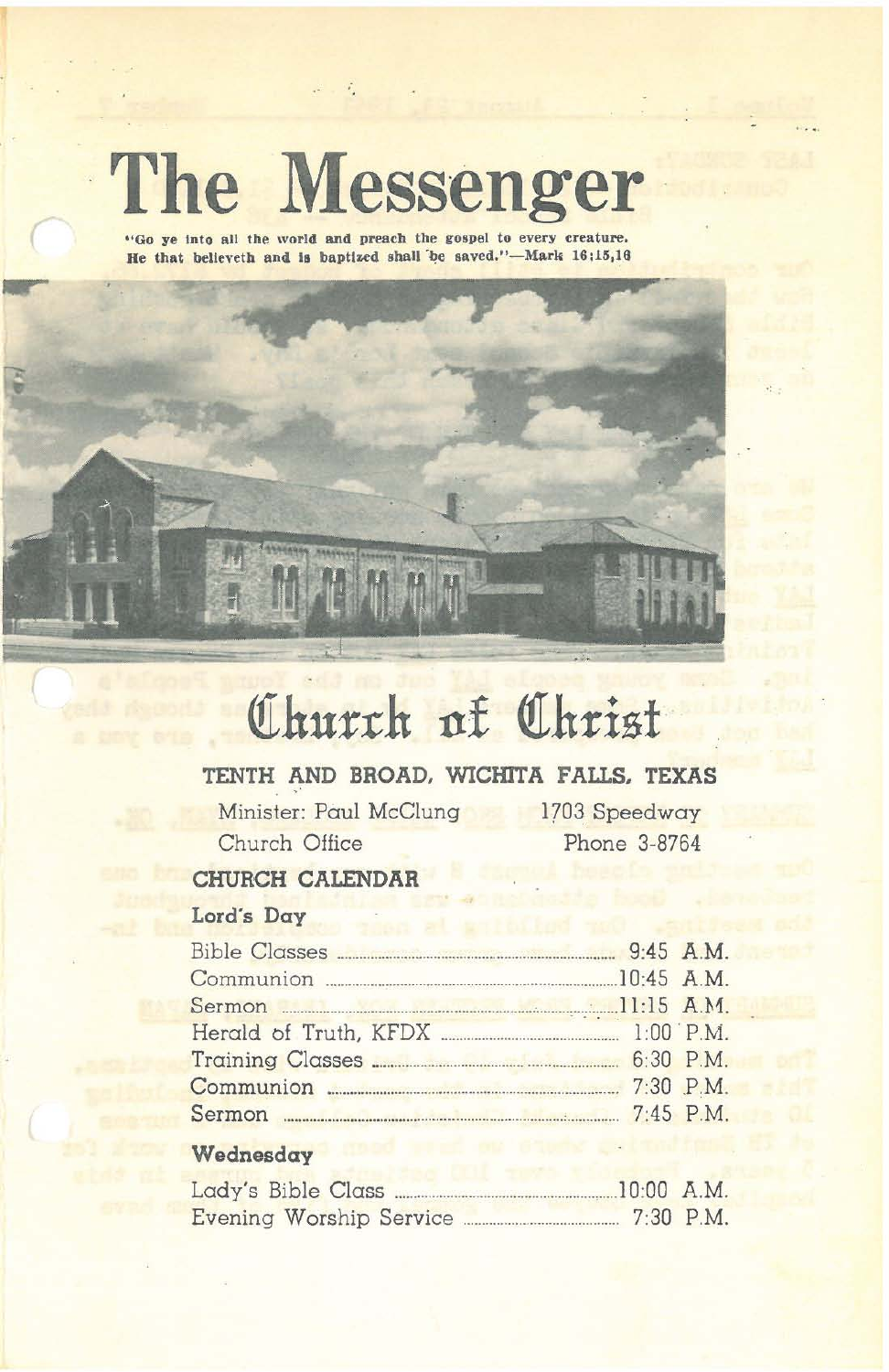$\ddot{\phantom{0}}$ 

#### LAST SUNDAY:

Contribution \$1,168.14 Budget **--** \$1,341.00 Bible School Attendance **--** 438

Our contribution is still short of budget by \$172.86. Now that fall is approaching we need to start pushing Bible School and Class attendance. We should have at least 550 in Bible School next Lord's Day. Won't you do your part to help us reach this goal?

## THE LAY MEMBERS OF THE CHURCH

We are persuaded that we have entirely too many of them. Some LAY up in bed on Sunday morning until they are too late for Bible School. Others just LAY out and do not attend at all. Some who attend church on Sunday morning LAY out on Sunday night. Some ladies LAY out of the Ladies' Bible Class. Some men LAY out of the Men's Training Class. Some folks LAY out on the Prayer Meeting. Some young people LAY out on the Young People's Activities. Some members LAY by in store as though they had not been prospered at all. Say, brother, are you a LaY member?

#### SUMMARY OF REPORT FROM BRO. WAYNE ENGLAND, RYAN, OK.

Our meeting closed August 8 with one baptized and one restored. Good attendance was maintained throughout the meeting. Our building is near completion and interest and crowds have grown considerably.

## SUMMARY OF REPORT FROM BROTHER FOX, IBARAKI, JAPAN

The meeting closed July 19 at Urizura with 13 baptisms. This makes 28 baptisms in the past 4 months, including 10 students at Ibaraki Christian College and 2 nurses at TB Sanitarium where we have been carrying on work fox .5 years. Probably over 100 patients and nurses in this hospital have obeyed the gospel and five of them have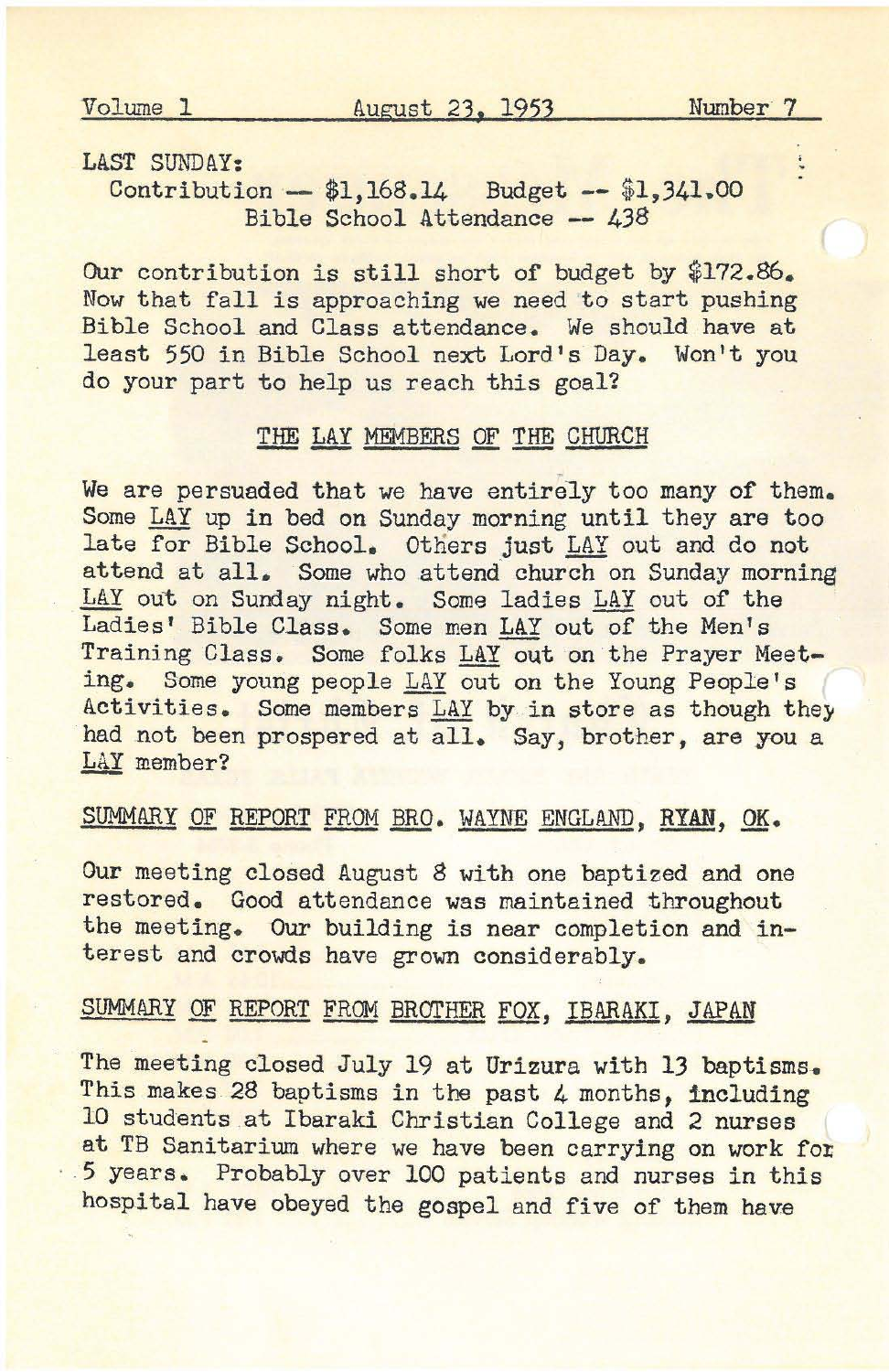been restored to health and are spending full time preaching. One Sunday I preached in Tokyo for a group of servicemen and their families. There are about 50 of these military personnel who meet faithfully every Sunday for worship, Bible Study, and fellowship.

Your kind expression of sympathy is deeply appreciated and gratefully acknowledged. (Signed) Thelma Dunaway, Dr. and Mrs. D. L. Ligon.

Our sympathy is extended to Miss Edith Denton in the loss of her mother, Mrs. Nancy Denton.

Sister Tell's father, Mr. H. W. Bacon, underwent surgery Monday at Young's Medical Center in Sweetwater.

Brother Gillentine is away on vacation this week, but expects to be back Saturday, August 29.

Brother McClung will do the preaching in a meeting at Kamay beginning tomorrow night, August 24 through 29.

#### TELL ME WHY . . . .

Our grandmothers started Lord's Day morning by helping with the milking; killed and dressed chickens for dinner; churned so the guests could have fresh butter; she then polished her husband's shoes, got six children ready; then rode six miles in a log wagon and got to services on time. Today, we have every modern convenience, but can't get up and drive our high powered cars a few blocks to get to church on time. WHY?

IS THE SERMON TOO HELPFUL?- A woman was thanking the preacher for such a helpful sermon. The preacher said: "I hope it is not as helpful as the last one you heard me preach, for <sup>I</sup> see it has lasted you three months."

If you know of anyone who for any reason, such as sickness, etc. cannot get a copy of the bulletin end would like to have it mailed to them, please notify the church office. We are making up a mailing list.